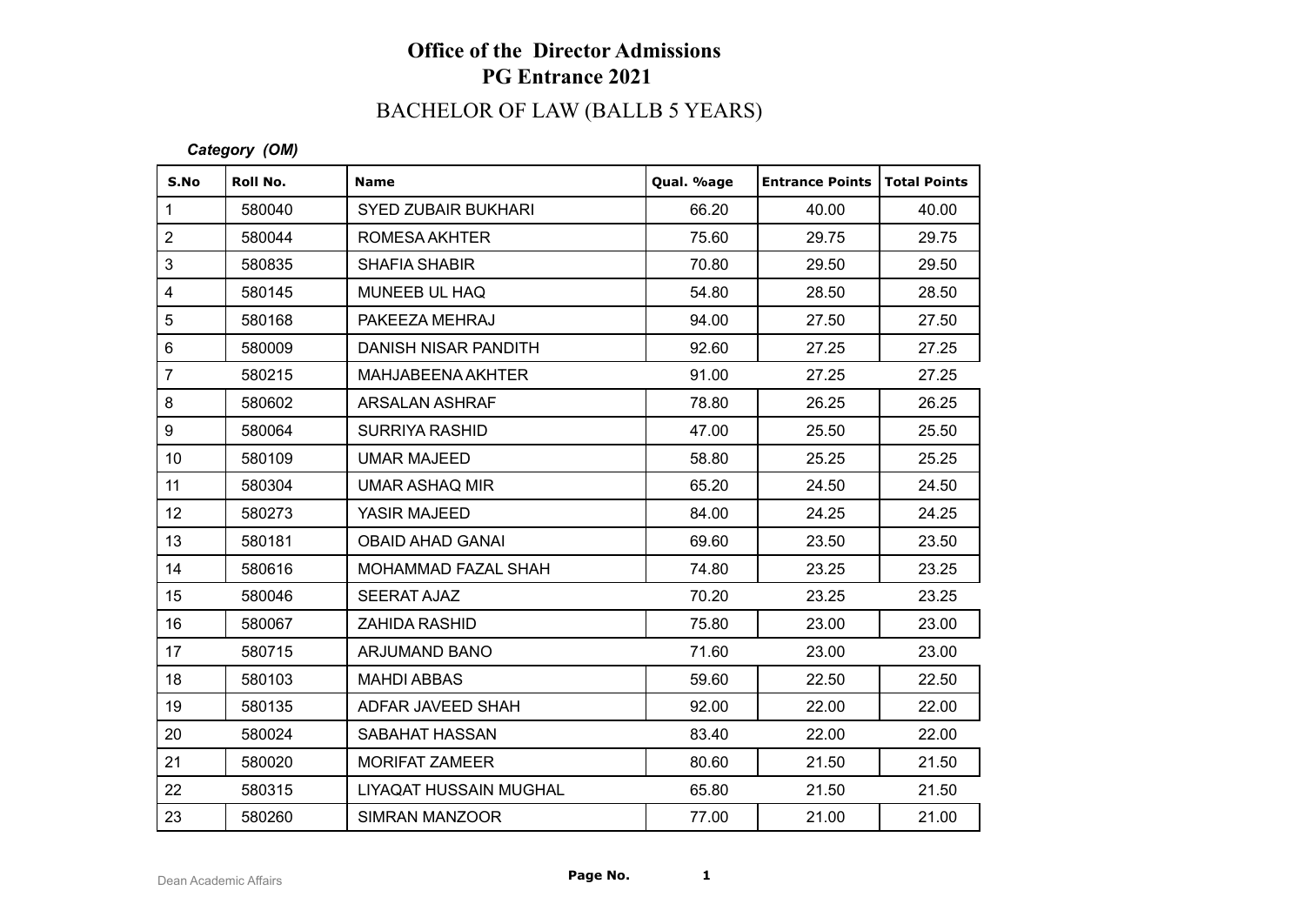## **Office of the Director Admissions PG Entrance 2021**

# BACHELOR OF LAW (BALLB 5 YEARS)

*Category (OM)*

| S.No | Roll No. | <b>Name</b>               | Qual. %age | <b>Entrance Points</b> | <b>Total Points</b> |
|------|----------|---------------------------|------------|------------------------|---------------------|
| 24   | 580013   | <b>MEHAQ MOHAMMAD</b>     | 82.20      | 20.75                  | 20.75               |
| 25   | 580008   | AZHAR SAJAD DAR           | 80.20      | 20.50                  | 20.50               |
| 26   | 580313   | IQRA JAN                  | 70.20      | 20.50                  | 20.50               |
| 27   | 580087   | <b>FARHAT BASHIR</b>      | 87.20      | 20.25                  | 20.25               |
| 28   | 580586   | <b>SHAISTA ANWAR</b>      | 85.40      | 20.25                  | 20.25               |
| 29   | 580111   | <b>MYSER TARIQ</b>        | 83.40      | 20.25                  | 20.25               |
| 30   | 580001   | <b>JEEMA AKBAR</b>        | 86.20      | 20.00                  | 20.00               |
| 31   | 580446   | <b>MOHD ARIF WANI</b>     | 82.00      | 20.00                  | 20.00               |
| 32   | 580272   | <b>IFFAT HASSAN</b>       | 93.20      | 19.50                  | 19.50               |
| 33   | 580892   | MOHAMMAD FAIZAN UL MAJEED | 80.40      | 19.50                  | 19.50               |
| 34   | 580711   | SABREENA BILAL            | 80.20      | 19.50                  | 19.50               |
| 35   | 580259   | <b>BISMAH HASSAN</b>      | 73.00      | 19.50                  | 19.50               |
| 36   | 580068   | <b>FALAK FAROOQ</b>       | 86.20      | 19.25                  | 19.25               |
| 37   | 580093   | <b>FAIQA MUSHTAQ</b>      | 84.40      | 19.25                  | 19.25               |
| 38   | 580506   | <b>SAQIB BASHIR</b>       | 85.40      | 19.00                  | 19.00               |

### *Category (ST)*

| S.No | Roll No. | <b>Name</b>              | Qual. %age | Entrance Points   Total Points |       |
|------|----------|--------------------------|------------|--------------------------------|-------|
| 39   | 581053   | <b>SHAGUFTA BAKATWAR</b> | 57.40      | 13.00                          | 13.00 |
| 40   | 581047   | <b>GULZAR AHMED</b>      | 60.00      | 10.75                          | 10.75 |
| -41  | 580039   | <b>SHAHBAN SHARIEF</b>   | 62.40      | 7.25                           | 7.25  |
| 42   | 581062   | <b>TASLEEMA MAJEED</b>   | 71.20      | 6.75                           | 6.75  |
| 43   | 580221   | <b>RIFATH SHAREEF</b>    | 54.20      | 2.00                           | 2.00  |